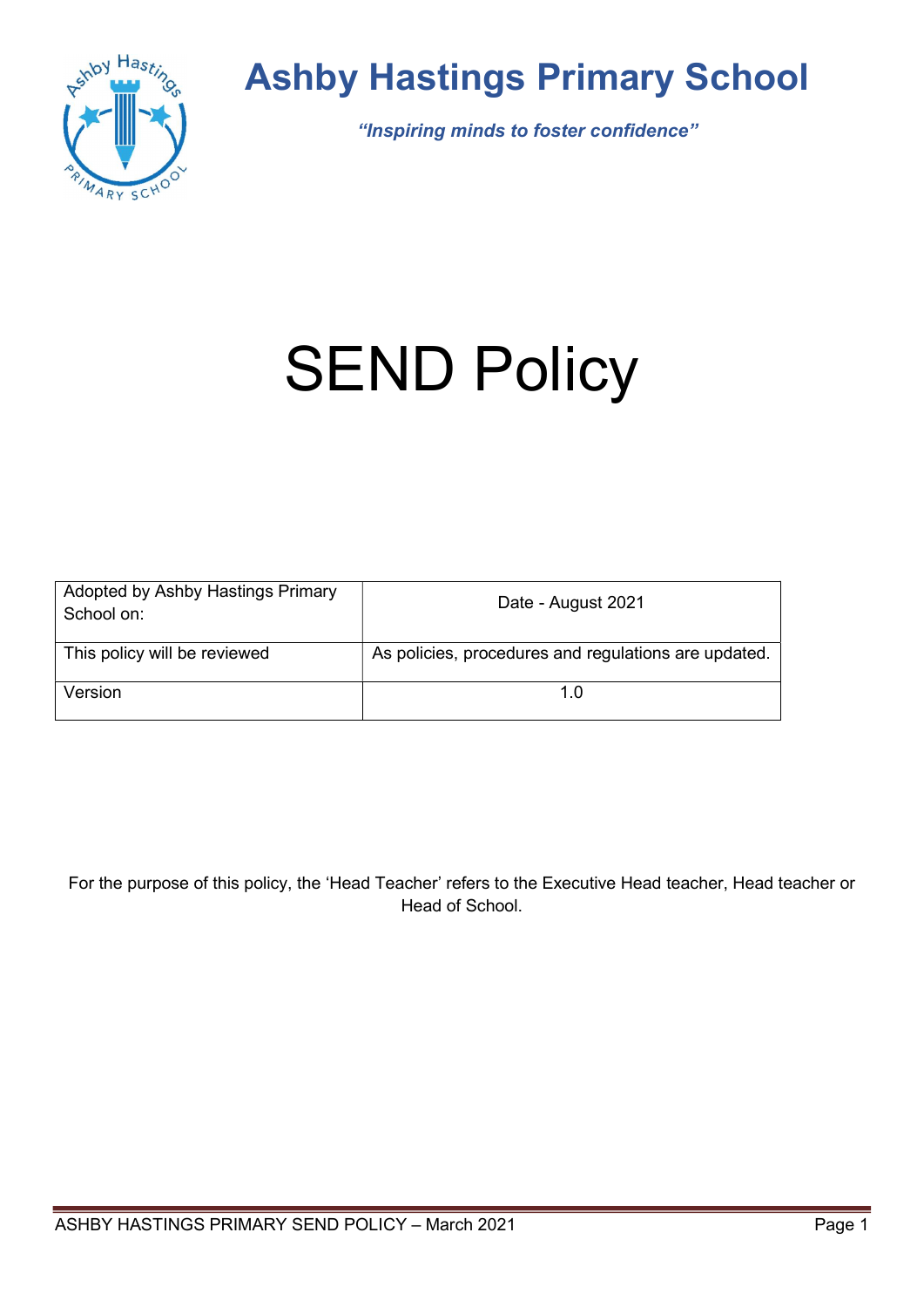# INTRODUCTION

At Ashby Hastings Primary School we are proud to provide a safe, stimulating and inclusive learning environment where every member of our community is valued, respected and made to feel welcome within our mainstream setting.

Our school is a place where we encourage all children to aim high, developing their own unique gifts and potential to the best of their ability, whilst celebrating the gifts of others. In our school everyone is equally valued and treated with respect. Everyone has an equal opportunity to achieve and will be challenged and supported to ensure that they continue to grow. It is our ethos that all children have an equal right to a full and rounded education and to enjoy high quality learning experiences through which they are able to achieve their full potential.

We use our best endeavours to provide special educational provision for pupils for whom this is required, that is 'additional to and different from' that provided within the differentiated curriculum to better respond to the four areas of need identified in the new Code of Practice (September 2014):

- Communication and interaction
- Cognition and learning
- Social, mental and emotional health
- Sensory/physical

Some children will only require minimal interventions and support, while others will need higher levels of support to raise the level of their learning or support their wellbeing. A few children, generally those who have Education Health and Care Plans (EHCP) require a greater level of support due to their greater needs.

# AIMS & OBJECTIVES

#### Aims:

- To provide every child with access to a broad and balanced education. This includes the National Curriculum in line with the Special Educational Needs Code of Practice
- To promote independence, equality and consideration for others
- To ensure that we celebrate the wide range of our pupils' achievement
- To request, monitor and respond to parents/carers and pupils' views in order to evidence high levels of confidence and partnership
- To ensure a high level of staff expertise to meet pupil need, through well targeted continuing professional development (CPD)
- To work in cooperation and productive partnerships with the Local Authority, Symphony Trust and other outside agencies, to ensure there is a multi-professional approach to meeting the needs of all vulnerable learners

#### Objectives:

- For staff members to seek to identify the needs of pupils with SEND as early as possible. This is most effectively done by gathering information from parents, education, health and care services (and feeder schools or early years settings) prior to the child's entry into the school. Where needs have not been previously identified staff have an obligation to report observations to the SENDCo.
- To monitor the progress of all pupils in order to aid the identification of pupils with SEND. Continuous monitoring of those pupils with SEND by their teachers will help to ensure that they are able to reach their full potential.
- To make appropriate provision to overcome all barriers to learning and ensure pupils with SEND have full access to the National Curriculum. This will be co-ordinated by the SENDCo and Head Teacher, and will be carefully monitored and regularly reviewed in order to ensure that individual targets are being met and all pupils' needs are catered for.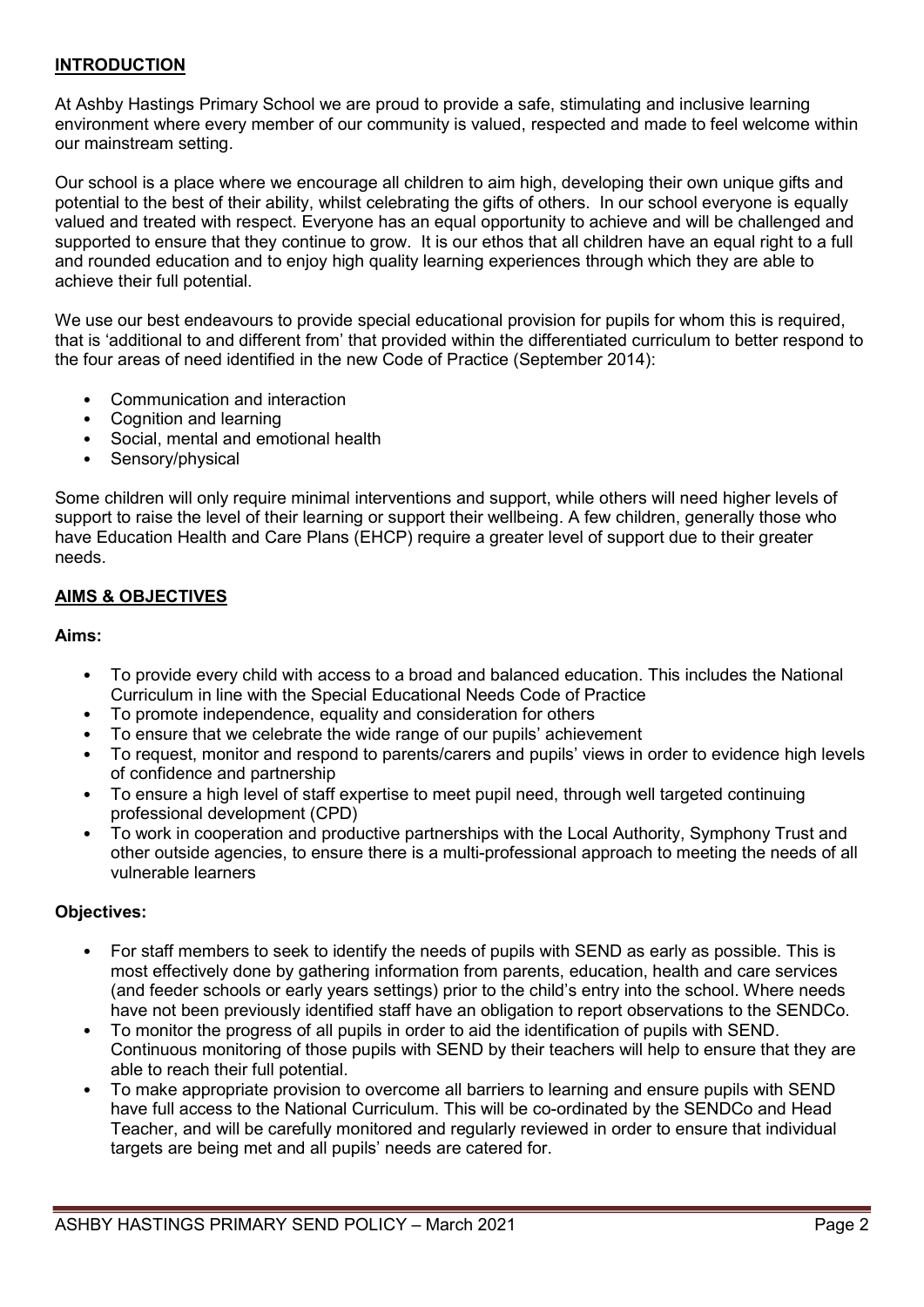- To work with parents to gain a better understanding of their child, and involve them in all stages of their child's education. This includes supporting them in terms of understanding SEND procedures and practices and providing regular feedback on their child's progress.
- To work with and in support of outside agencies when the pupils' needs cannot be met by the school alone. At Ashby Hastings, some of these services currently include the Educational Psychologist, Speech and Language Therapy, Occupational Therapy, Specialist Teaching Services, Child and Adult Mental Health Services (CAMHS) and Autism Outreach.
- To encourage pupil participation in the life of the school by offering wider opportunities such as membership of the School Council, affiliation with sports teams and other clubs, taking on the role of Dinner Mentors and Play Coaches or taking part in school plays and residential visits.

# ADMISSION ARRANGEMENTS

The admission arrangements for all pupils are in accordance with national legislation, including the Equality Act 2010. This includes children with any level of SEND; those with Education, Health and Care Plans and those without. Please refer to the information contained in our school prospectus, on our website and in our Admissions Policy.

# IDENTIFICATION OF PUPILS' NEEDS

#### Definitions of special educational needs (SEND) taken from section 20 of the Children and Families Act 2014.

'A child or young person has SEND if they have a learning difficulty or disability which calls for special educational provision to be made for them. A child of compulsory school age or a young person has a learning difficulty or disability if they:

a) Have a significantly greater difficulty in learning than the majority of others of the same age; or

b) Have a disability which prevents or hinders them from making use of educational facilities of a kind generally provided for others of the same age in mainstream schools or mainstream post-16 institutions.

A child under compulsory school age has special educational needs if they fall within the definition at (a) or (b) above or would do so if special educational provision was not made for them.

At Ashby Hastings, children are identified with Special Educational Needs in a number of different ways:

- Originating from a referral from a GP, a health visitor, Paediatrician, the school nurse or the speech and language service etc.
- Concerns have been raised by parents/carers about the level of progress being made by their child

Class teachers and support staff may also have identified that a pupil is failing to make the expected progress in their learning by raising concerns about the following issues:

- Difficulty in developing Reading, Writing or Mathematics skills which results in a child working significantly below age related expectations
- Despite differentiated teaching approaches targeted particularly in a child's identified area of weakness, the child is still making little or no progress
- Persistent emotional or behavioural difficulties which are not improved by the behaviour management techniques usually employed in the school
- Sensory or physical needs, and where the child continues to make little or no progress, despite the provision of specialist equipment
- Communication and / or interaction difficulties, and where the child continues to struggle to make progress both academically and socially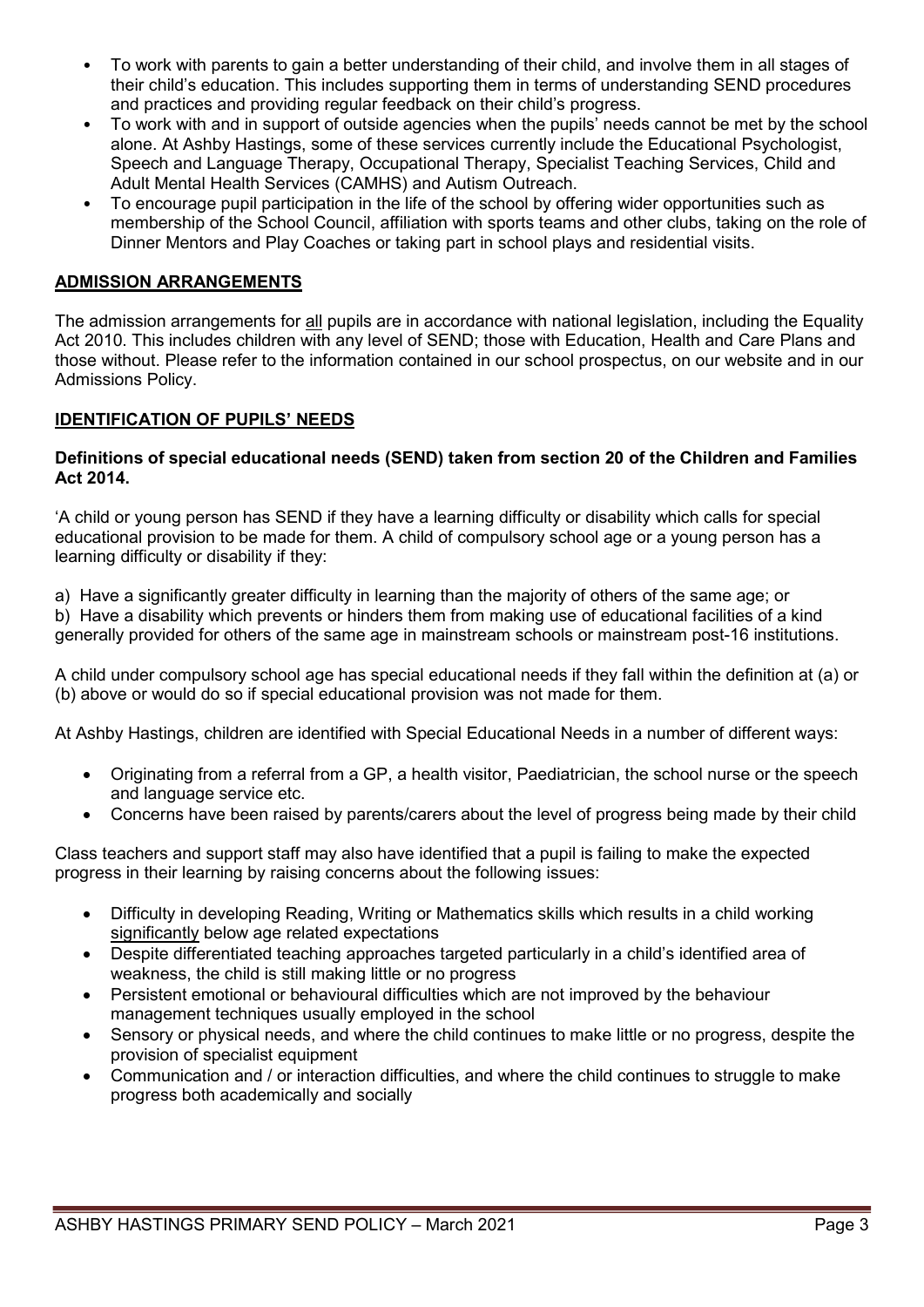There are four broad areas of special educational need. These areas are to help the school identify and provide for needs rather than to label a child or put them in a particular category. The needs of the child will be identified with consideration of the 'whole child' not just their special educational needs.

# 1. Communication and Interaction

This includes children with speech and language delay, impairments or disorders, hearing impairment, sight impairments and those who demonstrate features within the Autistic spectrum.

# 2. Cognition and Learning

This includes children who demonstrate features of moderate, severe or profound learning difficulties or specific learning difficulties or such as dyslexia, dyscalculia, dysgraphia or dyspraxia.

# 3. Social, Mental and Emotional Health

This includes children who may be withdrawn or isolated, disruptive or disturbing, hyperactive or lack concentration. It also includes children who have Attention Deficit Hyperactivity Disorder.

# 4. Sensory and/or Physical Needs

This includes children with sensory, multi-sensory and physical difficulties.

Children must not be regarded as having a learning difficulty solely because of the language or form of language of their home is different from the language in which they will be taught. All schools have a duty to make reasonable adjustments in accordance with current Disability Legislation. Children with poor behaviour, looked after children, poor attendees or those with medical need, for example, will not necessarily be considered as having special educational needs. There may be a range of considerations that impact on progress and attainment but these, in isolation, are not SEN issues.

# RESPONSIBILITY FOR THE CO-ORDINATION OF SEND PROVISION

The people responsible for overseeing the provision for children with SEND are Mr Matthew Brookes (Executive Head teacher) and Rachel Mckeown (Head of School).

The person co-ordinating the day to day provision of education for pupils with SEND is Mrs Alison Freeman (SENDCo).

The Special Educational Needs Co-ordinator's (SENDCo) responsibilities include:

- Overseeing the day-to-day operation of the school's SEND policy
- Co-ordinating provision for children with SEND
- Liaising with and advising fellow teachers
- Overseeing the records of all children with SEND
- Liaising with parents of children with SEND
- Contributing to the in-service training of staff
- Liaising with local high schools so that support is provided for Y6 pupils as they prepare to transfer
- Liaising with external agencies including the LA's support services, health and social services and voluntary bodies
- Co-ordinating and developing school based strategies for the identification and review of children with SEND
- Monitoring the progress of children with SEND
- Overseeing the Assessment of children with SEND

The SENDCo will oversee details of all SEND Support records such as the SEND Register, Individual Support Plans (ISPs), One Page Profiles, Class/ Group Intervention Plans and referrals with external agencies. Each pupil will have a red SEND folder which will be kept in accordance with GDPR regulations.

All staff can access the following:

- The Ashby Hastings Primary School SEND Policy
- A copy of the full SEND Record
- Guidance on identification of SEND in the Code of Practice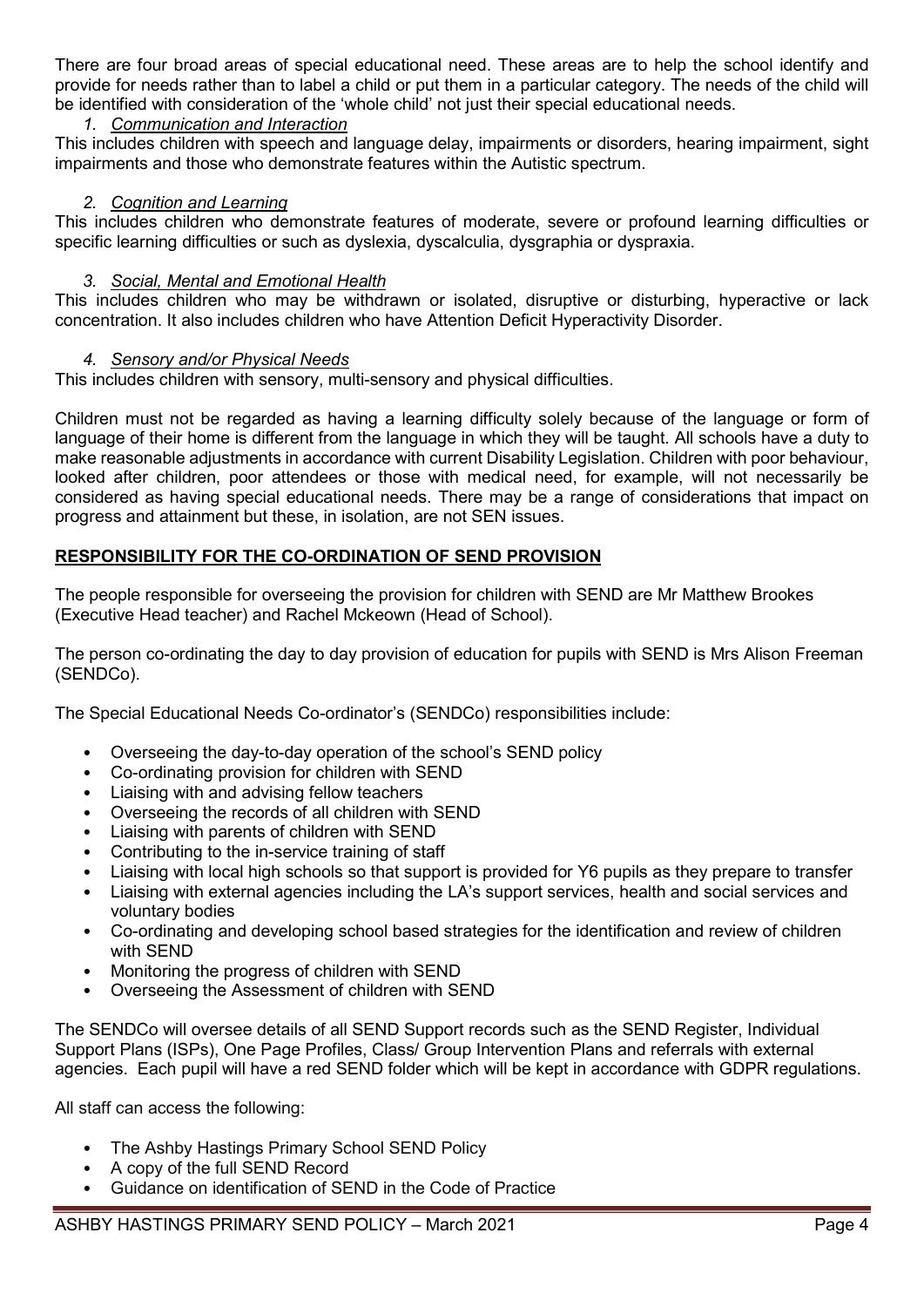- Information on individual pupils' special educational needs, including pupil profiles, One Page Profiles, outside agency reports and strategy sheets where applicable
- Practical advice, teaching strategies, and information about types of special educational needs and disabilities
- Individual Support Plans
- Information available through Leicestershire's SEND Local Offer
- Staff handbook

By accessing the above, every staff member will have complete and up-to-date information about all pupils with special needs and their requirements which will enable them to provide for the individual needs of all pupils.

Ashby Hastings will have a named governor responsible for SEND – please check the governors page on our website. They ensure that the school's Special Educational Needs policy works within the guidelines and inclusion policies of the Code of Practice (2014), the Local Authority, the Symphony Trust and other policies are current within the school.

# THE SCHOOL'S APPROACH TO TEACHING PUPILS WITH SPECIAL EDUCATIONAL NEEDS

'Every Teacher is a Teacher of SEND' - Provision for children with special educational needs is a matter for the whole school. The Governing Body, the school's Executive Head teacher, Head of School, the SENDCo and all other members of staff, particularly class teachers and teaching assistants, have important day–to–day responsibilities.

A graduated approach is adopted at Ashby Hastings:

1) Quality First Teaching: 'The baseline of learning for all pupils'. (Class teacher input via excellent targeted classroom teaching). All children in school should be getting this as a part of excellent classroom practice.

This would mean:

- That the teacher has the highest possible expectations for all pupils in their class.
- That all teaching is based on building on what a child already knows, can do and can understand.
- Different ways of teaching are in place so that each child is fully involved in learning in class. This may involve things like using more practical learning for the kinesethic learners.
- Teachers carefully monitor progress and attainment to identify children who may need extra support

#### 2) SEND Support - Any pupil who is falling significantly outside of the range of expected academic achievement in line with predicted performance indicators and grade boundaries will be monitored.

Where it is determined that a pupil does have Special Educational Needs, parents will be formally advised of this before inclusion of the individual on the School SEND Record.

The aim of formally identifying a pupil with SEND is to help school ensure that effective provision is put in place and so remove barriers to learning.

The support provided consists of a four-part process: Assess; Plan; Do; Review.

This is an on-going cycle to enable the provision to be refined and revised as the understanding of an individual grows. This cycle enables the identification of those interventions which are the most effective in supporting the pupil to achieve good progress and outcomes.

Assess - In identifying a child as needing SEND support the class teacher, working with the SENDCo should carry out a clear analysis of the pupil's needs. This should draw on subject assessments, teacher observations, details of previous progress and attainment, comparisons with peers and national data, as well as the views and experience of parents. Specialist assessments may be carried out by the SENDCo.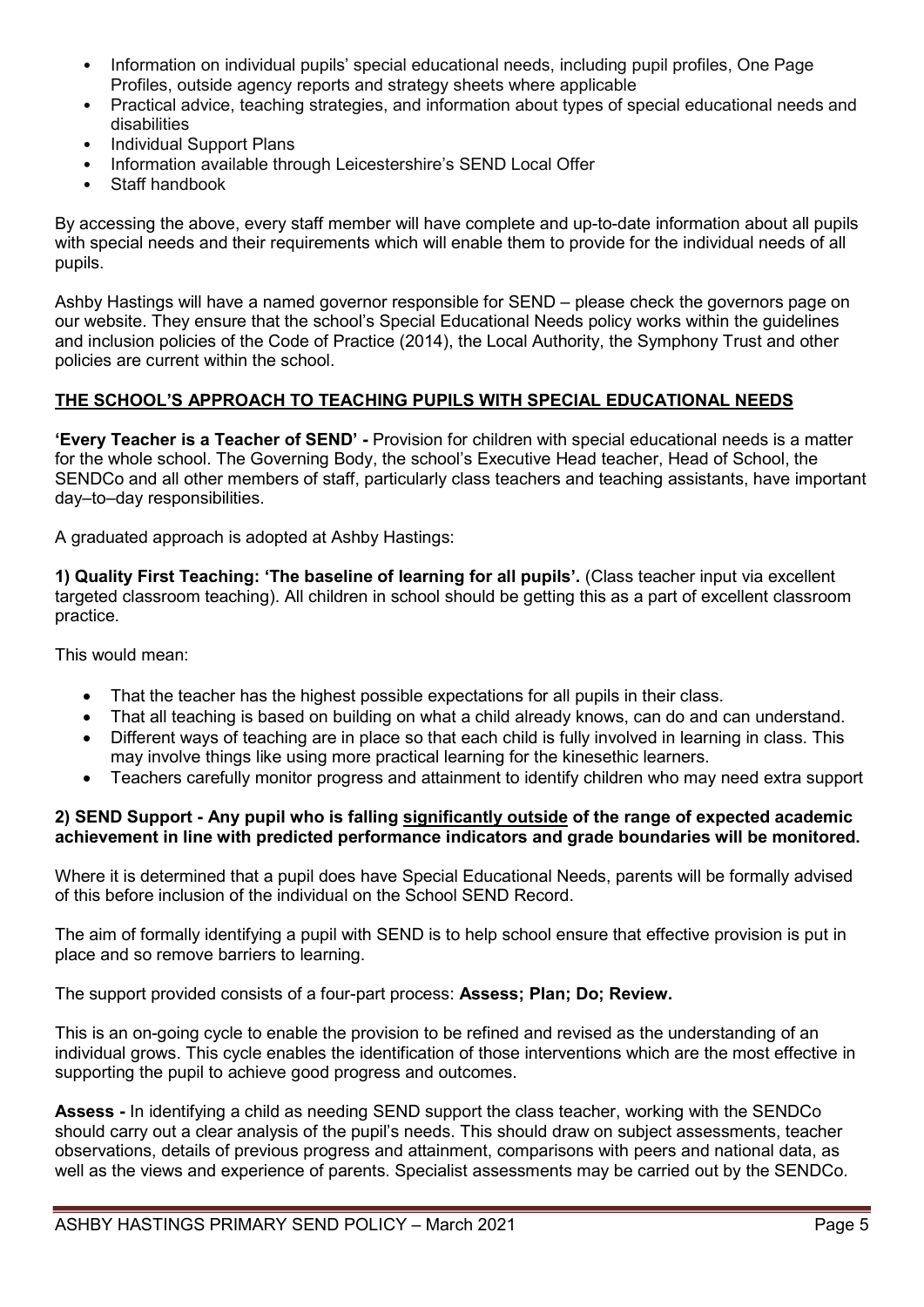The opinion and feelings of the individual and advice from external support services will also be considered. Any parental concerns will be compared with the school's information and assessment data on how the pupil is progressing.

This analysis will require regular review to ensure that support and intervention is matched to need; barriers to learning are clearly identified and being challenged and that the interventions being used are developing and evolving as required. Where external support staff are already involved their work will help inform the assessment of need. Where they are not involved they may be contacted, if this is felt to be appropriate, following discussion and agreement from parents.

Plan - Planning will involve consultation between the teacher and SENDCo to agree the adjustments, interventions and support that are required; the impact on progress, development and or behaviour that is expected and a clear date for review.

All those working with the pupil, including support staff, will be informed of their individual needs, the support that is being provided, any particular teaching strategies/approaches that are being employed and the outcomes that are being sought.

Do – The class teacher remains responsible for working with the child on a day-to-day basis. They will retain responsibility even where the interventions may involve group or 1:1 teaching away from the mainstream classes. Teachers work closely with all staff and relevant specialist staff to plan and assess the impact of support and interventions and links with classroom teaching.

Support with further assessment of the pupil's strengths and weaknesses, problem solving and advising of the implementation of effective support will be provided by the SENDCo.

Review – Each child's progress is continually monitored by his/her class teacher against age related expectations in reading, writing, maths and science.

Reviews of on-going pupil progress in general will be made during termly 'Pupil Progress Meetings' by the Head teacher and SLT and will use data checks using internal tracking grids (OTrack).

Children on the SEND register will have personal targets on an Individual Support Plan that is shared with parents. ISPs will be written at the start of each term and shared with parents. The class teacher, alongside the SENDCo, will review the ISP in light of pupil progress and development. New intervention programmes or levels of support will be organised as necessary, and targets updated. The outcome of each ISP will also be shared with Parents.

The progress of children with Education, Health and Care Plans is formally reviewed at an Annual Review with all adults involved with the child's education.

3) SEND Support for children with specific barriers to learning that cannot be overcome through Quality First Teaching and intervention groups. The school will draw on the support of outside agencies e.g. the Educational Psychologist, Speech and Language Service, Occupational Therapy Service, CAMHS and Autism Outreach etc.

This would mean:

- A child will have been identified by the class teacher/SENDCo (or a parent will have raised worries) as needing more specialist input in addition to quality first teaching and intervention groups.
- Parents/carers will be asked to come to a meeting to discuss their child's progress and help plan possible ways forward.
- Parents/carers will be asked to give permission for the school to refer their child to a specialist professional e.g. a Speech and Language Therapist or Educational Psychologist.
- The specialist professional will work with the child to understand their needs and make recommendations, which may include: making changes to the way the child is supported in class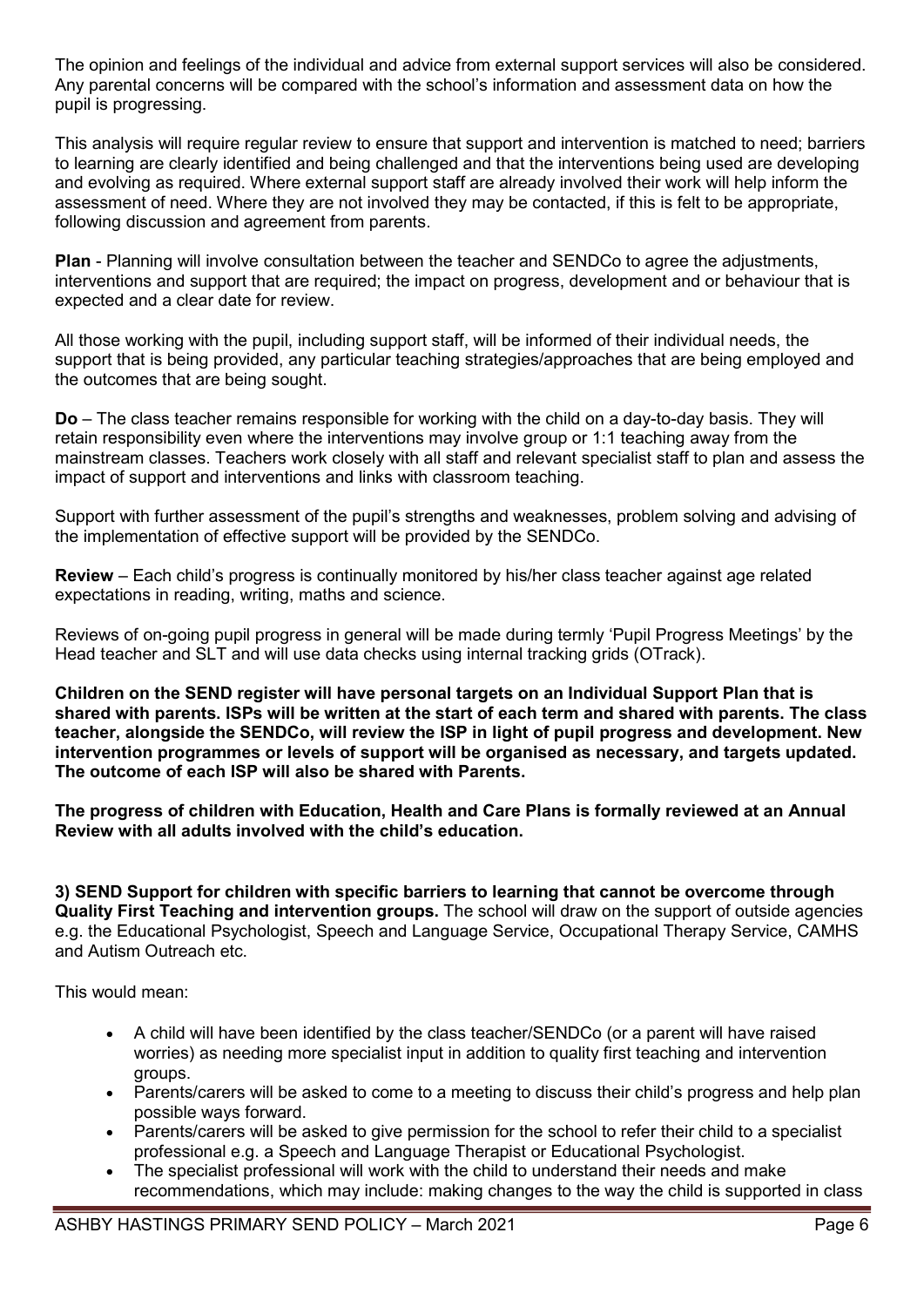e.g. some individual support or changing some aspects of teaching to support them better; support to set better targets which will include their specific expertise; a group run by school staff under the guidance of the outside professional e.g. a social skills group.

# 4) Specified Individual support for your child in school provided via an Education, Health and Care Plan (EHCP).

This type of support is available for children with significant special needs whose learning requirements are severe, complex and lifelong and who need more than 20 hours of support in school. Usually the child will also need specialist support in school from a professional outside the school.

# REFERRAL FOR AN EDUCATION, HEALTH AND CARE PLAN

The LA (SENA) will be given information relating to the current provision provided, action points that have been taken, and the preliminary outcomes of targets set.

SENA will also receive documentation in relation to the child's special educational needs and actions taken to deal with those needs, including any resources or special arrangements put in place. The evidence will include:

- Individual Support Plans
- Records of regular reviews and their outcomes
- Records of the child's health and medical history where appropriate
- National Curriculum attainment in English and Maths and information about the child's progress over time
- Education and other assessments, for example from an advisory specialist support teacher or educational psychologist
- Views of the parents
- Views of the child
- One Page Profiles

After the school have sent in the request to the Local Authority, a decision will be made by a group of professionals from education, health and social care about whether they think a child's needs are severe and complex enough to warrant 20 hours of support in school to make good progress.

If this is the case, SENA will write an EHC Plan. The EHC Plan will outline the number of hours of individual/small group support a child will receive from the LA and how the support should be used and what strategies must be put in place. It will also have long and short term goals for each child. The school will decide how to allocate funding to support the child's needs.

Once the EHC Plan has been completed and agreed, it will be kept as part of the pupil's formal record and reviewed at least annually by staff, parents and the pupil. The annual review enables provision for the pupil to be evaluated and, where appropriate, for changes to be put in place, for example, reducing or increasing levels of support.

If they do not think a child needs an EHC Plan, they will ask the school to continue with 'SEND Support.' Parents have the right to appeal against a decision not to initiate a statutory assessment leading to an EHC Plan.

Further information about EHC Plans can found via the SEND Local Offer: www.leicestershire.gov.uk

# ADAPTATION OF THE CURRICULUM AND LEARNING ENVIRONMENT FOR PUPILS WITH SEND

At Ashby Hastings Primary School, we aim to offer excellence and choice to all our children, whatever their ability or needs. We have high expectations of all our children. We aim to achieve this through the removal of barriers to learning and participation. We want all our children to feel that they are a valued part of our school community.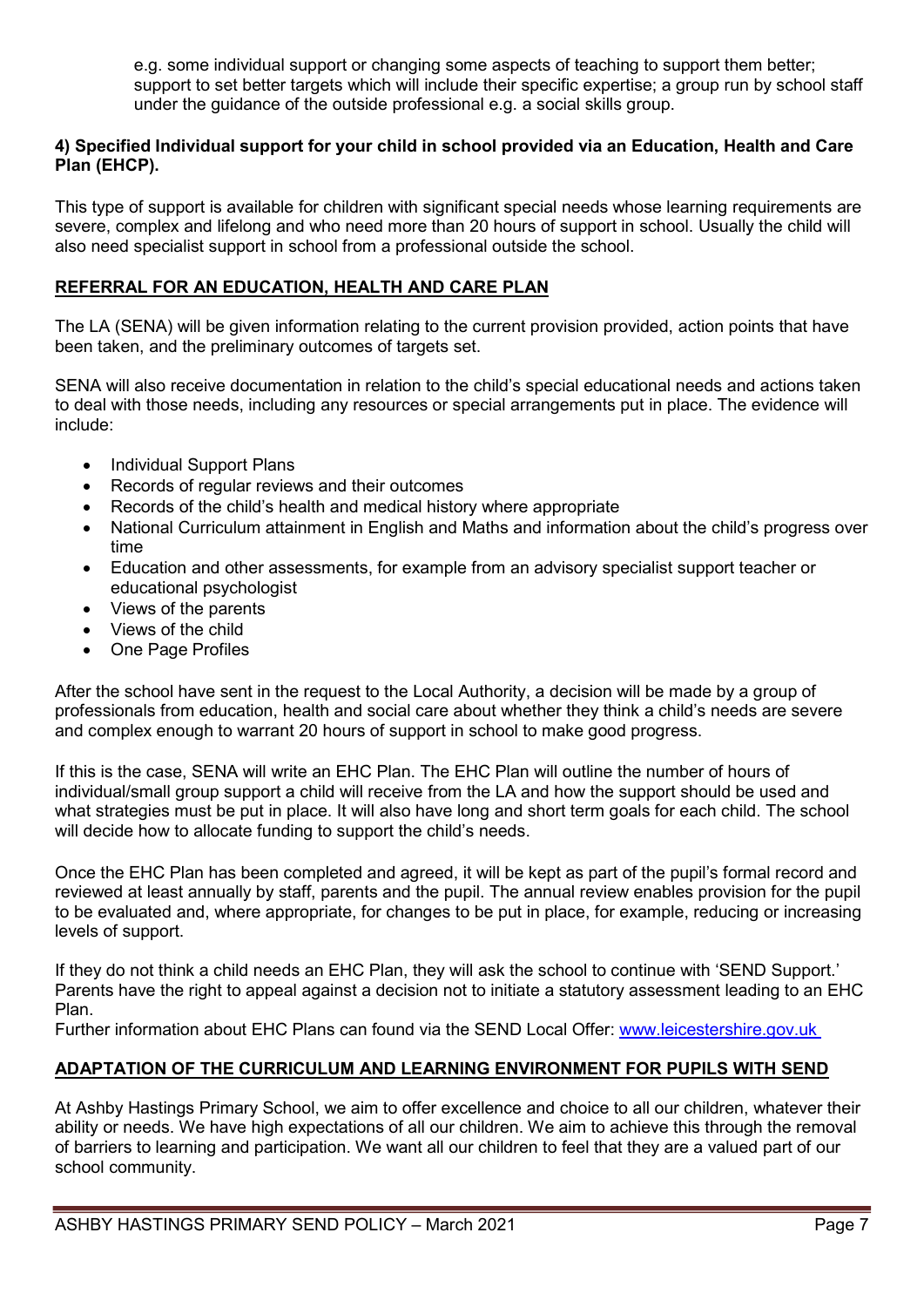Through appropriate curricular provision, we respect the fact that children:

- Have different educational and behavioural needs and aspirations;
- Require different strategies for learning;
- Acquire, assimilate and communicate information at different rates;
- Need a range of different teaching approaches and experiences.

# NATIONAL TESTS

Children in Year 1 are required to complete the National Phonics Screen that will assess their ability to read real and pseudo words.

Children in Year 4 are required to complete a Multiplication Times Tables Check.

At the end of each key stage (i.e. at the end of Year 2 and Year 6) all children are required to be formally assessed using Standard Assessment Tests (SATS). Children entering SATs tests will be considered for access arrangements or withdrawal from the tests if their special needs are such that they could not attempt the tests without additional provision. The SENDCo will make the necessary arrangements in line with statutory guidance.

# ALLOCATION OF RESOURCES FOR PUPILS WITH SEND

At Ashby Hastings we allocate funding according to the needs of the pupil with the most complex needs receiving the most funding. There are three levels of support for pupils with SEND:

- Universal Level funding is provided on a per learner basis for all those attending the school. This is known as element 1 funding. Good quality universal provision will reduce the need for deployment of more expensive resources.
- Targeted or Element 2 funding is where school contributes to the additional educational support provision for learners with SEND from their notional SEND budget. Schools are expected to contribute the first £6,000 of funding to support provision for pupils with an EHC Plan or complex needs.
- Top-up funding is provided when a pupil needs further provision above the £6,000 of element 2 funding. Only pupils with the most complex needs will receive top up funding which is provided by the Local Authority on a per-learner basis

It is important to note that the level and combinations of provision may change over time.

The Executive Head teacher/Head of School inform the governing body of how the funding allocated to support Special Educational Needs has been employed.

#### ACCESS TO MEDICAL INTERVENTION

Having a medical need does not necessarily lead to a child having SEND. In summary however, strategies may include:

- Initial meetings with the school nurse and parents of children with medical issues to establish child's needs in school and, where appropriate, draw up care plans
- Staff training in the administration of support and/or medication for conditions including epilepsy and Epipen use
- Update sessions between the SENDCo and school nurse
- Liaison with medical professionals, e.g. GPs, hospital consultants and mental health practitioners, providing ongoing treatment to children in the school
- Implementation of risk assessments
- Teaching Assistants trained in First Aid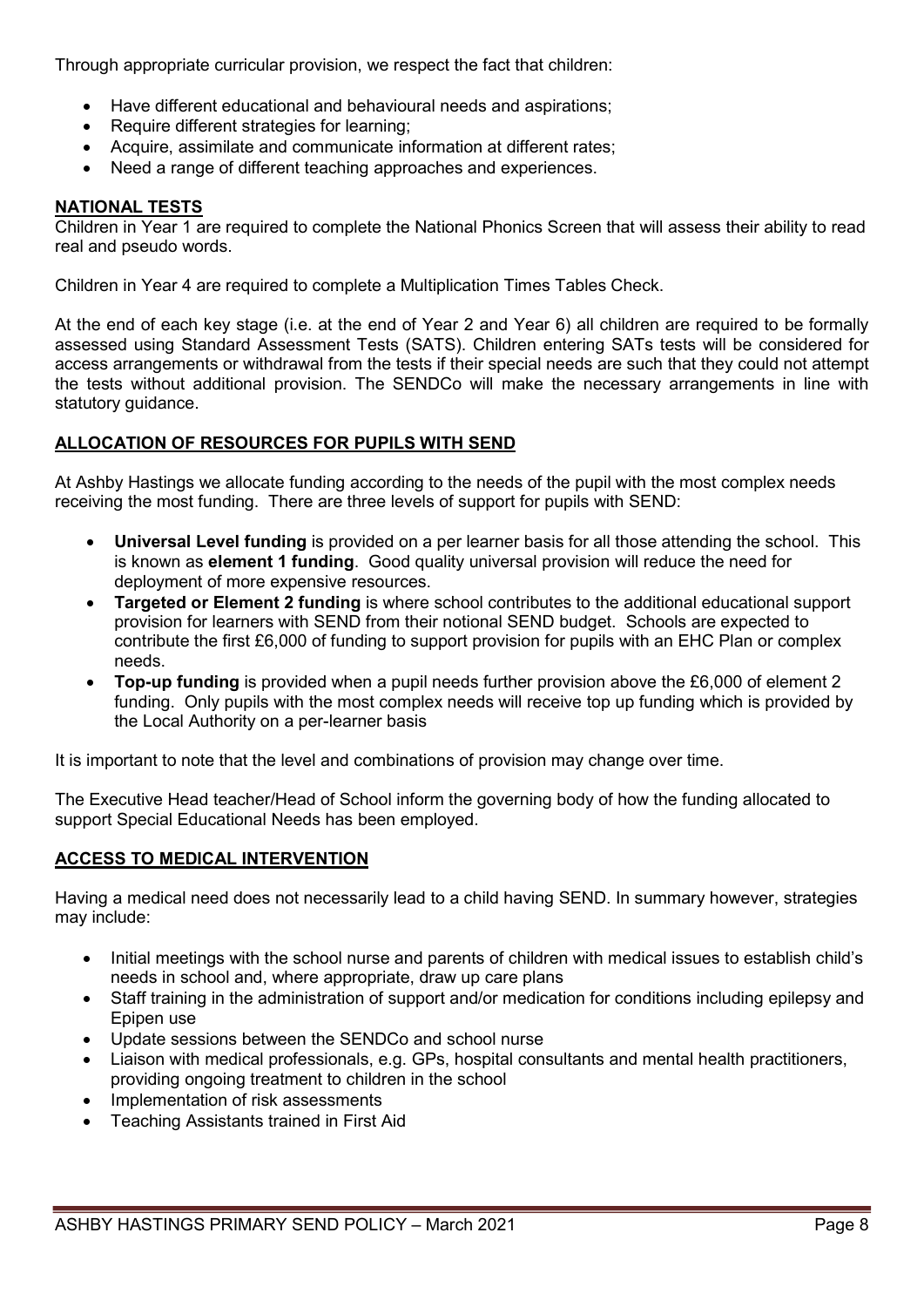# INCLUSION OF PUPILS WITH SEND

The Head teacher and SENDCo oversee the school's policy for inclusion to ensure that it is implemented effectively throughout the school.

At Ashby Hastings, we believe all learners are entitled to the same access to curricular and extra-curricular activities and we are committed to making reasonable adjustments to ensure participation for all. Teachers make sure that activities outside the classroom and school trips are accessible to all children including those with SEND. Risk assessments are carried out for each trip and a suitable number of adults are made available to accompany the pupils, with 1:1 support if necessary. Parents/carers are invited to accompany their child on a school trip or residential if this ensures access.

After school clubs are available to all pupils and to the best of our ability adjustments will be made to support participation. We ensure that equipment used for these activities is accessible to all children regardless of their needs. The Health and Safety at Work Act of 1974 imposes a duty on all employers to ensure, so far as is reasonably practicable, the health and safety of employees and others (such as school visitors and pupils). Health and safety audits will be conducted as and when appropriate.

# MONITORING AND EVALUATING THE SUCCESS OF PROVISION

At Ashby Hastings, we have a rigorous system of monitoring and evaluation. The Executive Head teacher and Head of School track pupil progress and have regular pupil progress meetings with SLT and teachers.

In order to make consistent continuous progress in relation to SEND provision, the school encourages feedback from staff, parents and pupils. Pupil progress will be monitored on a termly basis in line with the SEND Code of Practice.

SEND provision and interventions are recorded on an Individual Support Plan which is reviewed and updated termly. These interventions are monitored and evaluated termly by class teachers and information is fed back to the SENDCo, Head teacher and parents. This helps to identify whether provision is effective.

The SENDCo monitors the movement of children within the SEND system in school and provides staff and governors with regular summaries of the impact of the policy on the practice of the school.

# EXPERTISE AND TRAINING OF STAFF/CPD

We aim to keep all school staff up to date with relevant training and developments in teaching practice in relation to the needs of pupils with SEND. The SENDCo attends relevant SEND courses, Symphony Trust SEND meetings and facilitates/signposts relevant SEND focused external training opportunities for all staff. One aspect of the SENDCo's job is to support the class teacher through advice in planning for children with SEND.

We recognise the need to train all our staff on SEND issues and we have funding available to support this professional development. The school audits and reviews training needs for all staff in order to improve the teaching and learning of children including those with SEND. This includes whole school training on SEND issues such as Autism. Individual teachers and support staff attend training courses run by outside agencies that are relevant to the needs of specific children in their class.

We offer medical training to support pupils with medical care plans such as epilepsy, diabetes and anaphylaxis.

The SENDCo, with the Head teacher, ensures that training opportunities are matched to school development priorities and those identified through the use of provision management.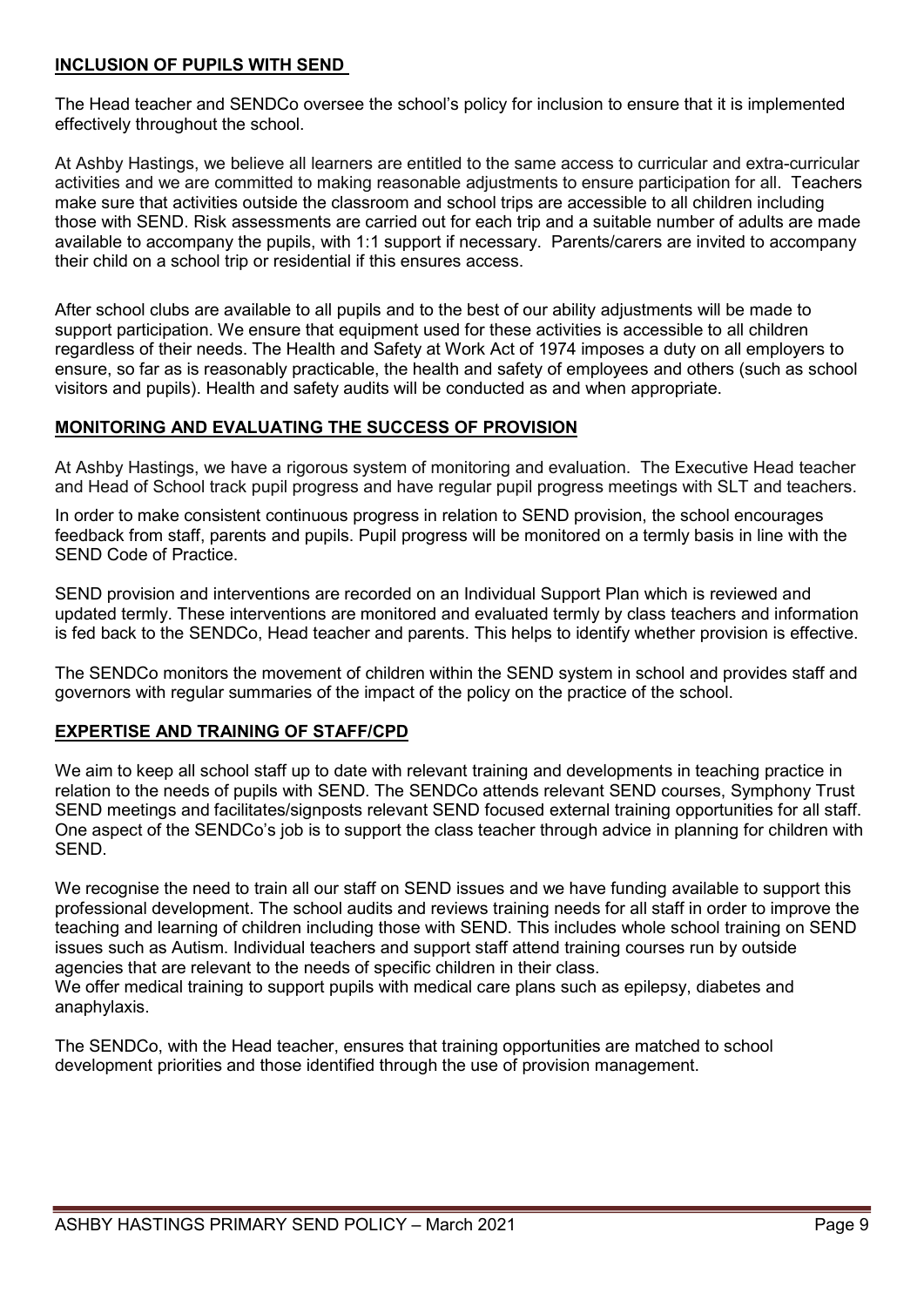# SPECIALIST SEND PROVISION AND LINKS TO SUPPORT SERVICES/OUTSIDE AGENCIES

The school builds strong working relationships and links with external support services in order to fully support our SEND pupils and aid school inclusion and believes that sharing knowledge and information with outside agencies is crucial in securing effective and successful SEND provision within our school.

We will invite and seek specialist advice, support and training from external SEND services where necessary in the identification and assessment of, and provision for, SEND.

For example, outside agencies may become involved if the child:

- Continues to make little or no progress in specific areas over a long period
- Continues working at levels substantially below that expected of children of a similar age.
- Continues to have difficulty in developing English and Mathematical skills
- Has emotional or behavioural difficulties which regularly and substantially interfere with the child's own learning or that of the class group
- Has sensory or physical needs and requires additional specialist equipment or regular advice or visits by a specialist service
- Has on-going communication or interaction difficulties that impede the development of social relationships and cause substantial barriers to learning
- Despite having received intervention, the child continues to fall behind the level of his/her peers

The SENDCo is the designated person responsible for liaising with the following:

- Speech and Language Service
- Specialist Outreach Services e.g. Autism Outreach
- Occupational Therapy
- **Physiotherapy**
- Vision Support Services
- Child & Adolescent Mental Health Service
- Hearing Support Services
- School Nurse
- **Educational Psychologist Service**
- **NHS Services**
- Special Educational Needs Assessment Service

In cases where a child is under observation or a cause for concern, focused meetings will be arranged with the appropriate agency.

#### AGREEING TO ASSESSMENTS

At Ashby Hastings, we recognise that parents may be concerned if they feel that their child is not making expected progress. Parents may ask the school to seek advice. In this instance the school will still follow its graduated approach. If the child is either: i) not making progress, after Quality First Teaching and continued intervention, or ii) has specific barriers to learning which cannot be overcome through Quality First Teaching and intervention strategies, then the school may seek advice from outside agencies but this may not be in the form of an assessment or diagnosis.

Similarly, an outside agency/ NHS might ask the school to arrange for a child to be assessed by another agency e.g. by an educational psychologist. The school does not routinely agree to every request and will follow its graduated response. If a pupil is making progress and overcoming barriers as a result of Quality First Teaching and intervention strategies put in place by the school, then the school will not agree the request. However, the school will agree to the request if the school has already reached the point of requesting advice.

#### WORKING IN PARTNERSHIPS WITH PARENTS AND PUPILS

Partnership plays a key role in enabling children and young people with SEND to achieve their potential.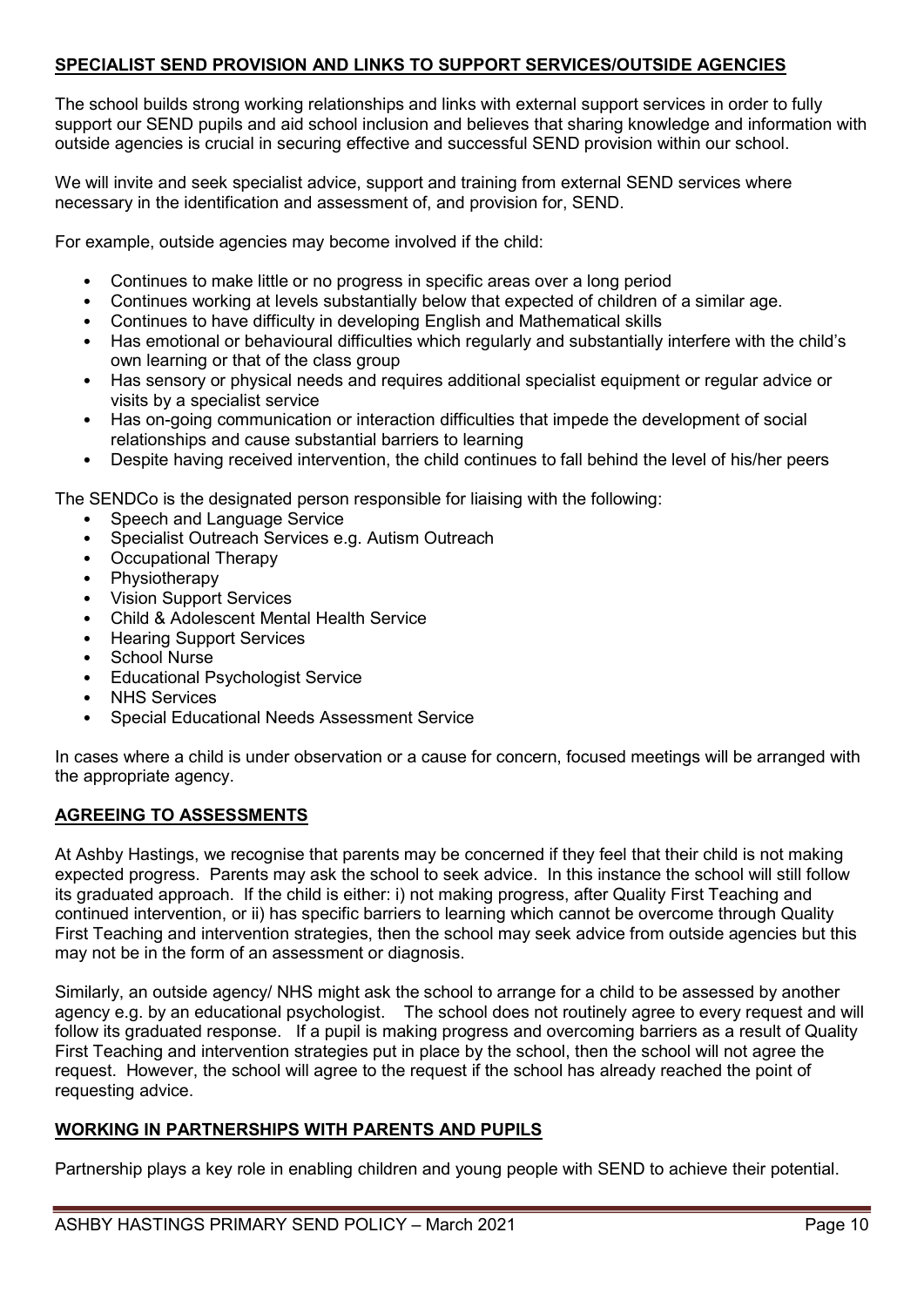Ashby Hastings Primary School believes that a close working relationship with parents is vital in order to ensure:

- Early and accurate identification and assessment of SEND leading to appropriate intervention and provision
- Continuing social and academic progress of children with SEND
- Personal and academic targets are set and met effectively

The class teacher is regularly available to discuss a child's progress or any concerns parents may have and to share information about what is working well at home and school so similar strategies can be used. The SENDCo is also available to liaise with parents to discuss a child's progress or any concerns.

All information from outside professionals will be discussed with parents, with the person involved directly, or where this is not possible, in a report. ISPs will be reviewed and shared with parents each term. A home/school contact book may be used to support communication with parents. The SENDCo may also signpost parents of pupils with SEND to the Local Authority where specific advice, guidance and support may be required.

If an assessment or referral indicates that a pupil has additional learning needs, the parents and the pupil will always be consulted with regards to future provision. Parents are invited to attend meetings, where appropriate, with external agencies regarding their child, and are kept up to date and consulted on any points of action drawn up in regards to the provision for their child.

The school's SEND Governors may be contacted at any time in relation to SEND matters. In addition to the school's 'Local Offer', the school's website contains details of our policy for special educational needs as well as other relevant policies such as our Equality Policy, Behaviour Policy and Anti-bullying Policy.

# Involvement of Pupils

We recognise that all pupils have the right to be involved in making decisions and exercising choice (SEND Code of Practice). All pupils are involved in monitoring and reviewing their progress. We endeavour to fully involve all pupils by encouraging them to:

- state their views about their education and learning
- identify their own strengths and needs
- share in identifying the best ways to support them
- share in individual target setting across the curriculum
- contribute to the writing of their One-page-profile (which gives details about how they learn best and gives an overview of their needs)
- contribute to Annual reviews

# LINKS WITH OTHER SCHOOLS

The school works in partnership with the other schools in the Ashby Learning Community (ALC) and the Local Education Authority. Ashby Hastings is also part of the Symphony Trust. This enables the schools to build a bank of joint resources and to share advice, training and development activities and expertise.

#### TRANSITION BETWEEN PHASES OF EDUCATION

We recognise that transitions can be difficult for a child with SEND and take steps to ensure that any transfer to a different educational setting is as smooth as possible.

If a child is moving to another school, we will contact the school SENDCo and ensure he/she knows about any special arrangements or support that need to be made for a child. We will make sure that all records about the pupil are passed on as soon as possible.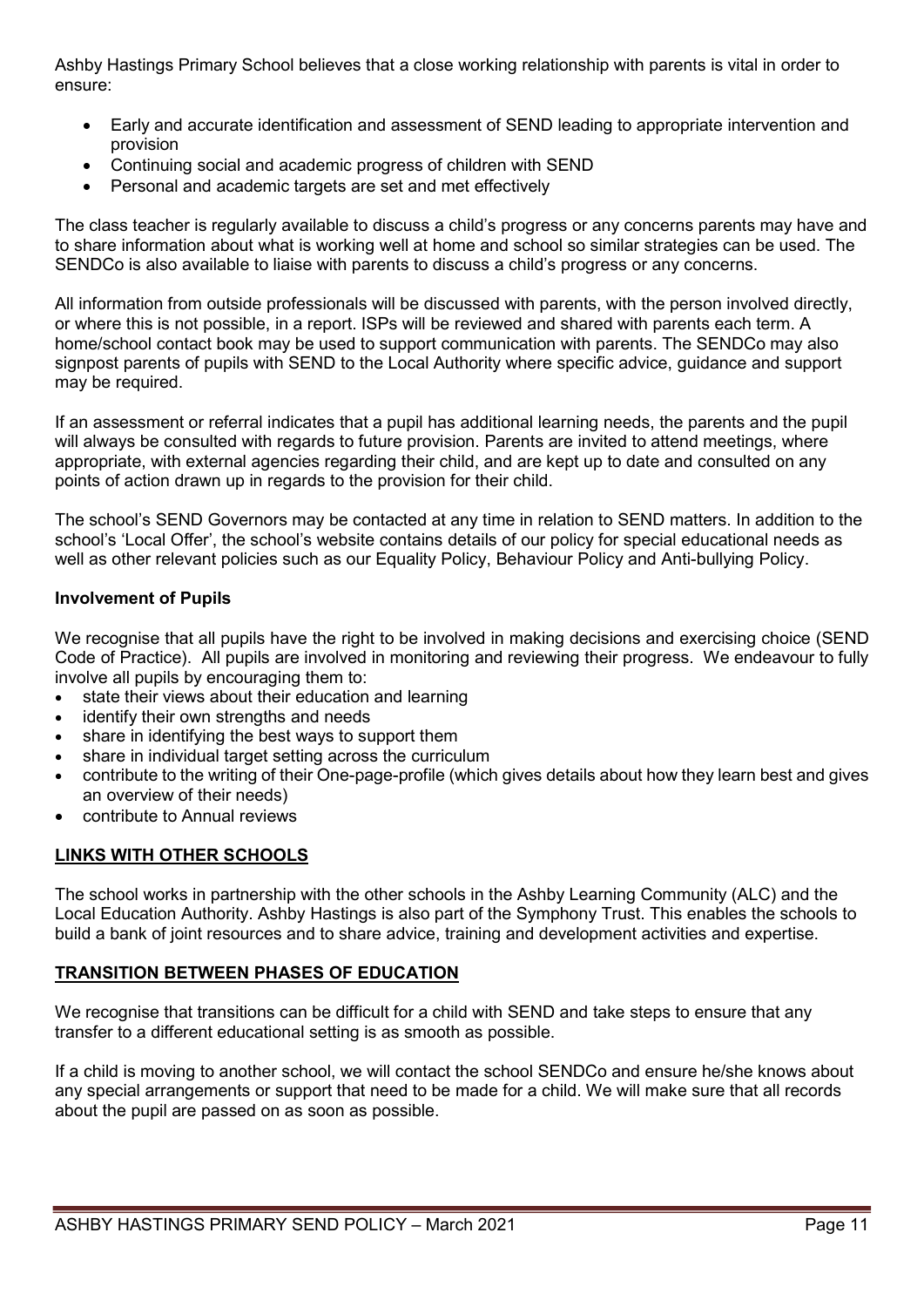When moving classes in school, information will be passed on to the new class teacher in advance and in all cases, a planning meeting will take place with the new teacher. All ISPs will be shared with the new teacher. Transition to a new class is facilitated by sessions during the summer term with new class teachers and environment.

In Year 6 pupils will do focused learning about aspects of transition to support their understanding of the changes ahead. A member of staff from the secondary school setting comes to visit and meet with the children who will be attending their school. Where possible, pupils will visit their new school on occasion and in some cases staff from the new school will visit pupils in this school. Many hold open evenings for parents to attend in order to support the decision making process about which school is the right choice for each child.

If a child has already been identified as having special educational needs, then the Year 6 teachers/SENDCo meet with the secondary school SENDCo during the final term of Year 6. Details of the pupil's needs are passed on to the new SENDCo, along with details of what support has been in place at our school to help them. Our SENDCo passes on information about any outside agencies that have been involved and all SEND paperwork is passed on, including documents such as ISPs and outside agency reports. The receiving secondary school will then have all the relevant information needed to put support in place as soon as your child joins them in Year 7. Extra visits are set up as available and determined by the secondary school.

In Foundation Stage induction events take place during the summer term for all children who are joining the Foundation Stage in September. The FS class teachers undertake pre-school visits in the summer term before the children enter our school in Foundation Stage. They speak with the children and their key workers to gain as much information about a child as possible. If a child has already been identified as having special educational needs then the SENDCo will be informed if the child has an allocated place at school. Each child will also have visits to our school in the summer term where they will get to meet the teachers, other children who will be starting the school with them and the new school environment.

# COMPLAINTS PROCEDURE

If a parent is concerned about anything to do with the education that we are providing at our school, they should, in the first instance, discuss the matter with their child's class teacher. Most matters of concern can be dealt with in this way. All teachers work very hard to ensure that each child is happy at school and is making good progress. They always want to know if there is a problem, so that they can take action before the problem seriously affects the child's progress or wellbeing.

Where a parent feels that a situation has not been resolved through contact with the class teacher, or that their concern is of a sufficiently serious nature, they should make an appointment to discuss it with the Head of School. Any such complaint will be taken very seriously and will be investigated thoroughly. Most complaints are normally resolved at this stage.

If the school cannot resolve any complaint itself, those concerned should contact the Chair of Governors. Should a parent have a complaint about the Head teacher, s/he should first make an informal approach to the Chair or Vice Chair of Governors. A copy of the school's complaint policy is available on request/on the website.

# THE ROLE OF THE GOVERNING BODY

The school budget includes money for supporting children with SEND. The Head Teacher decides on the budget for Special Educational Needs and Disabilities in consultation with the school governors, on the basis of needs in the school.

The Governing Body ensures that the school works with and in support of outside agencies when pupils' needs cannot be met by the school alone. At Ashby Hastings, some of these services could include an Education Psychologist, Speech and Language Therapy and Autism Outreach.